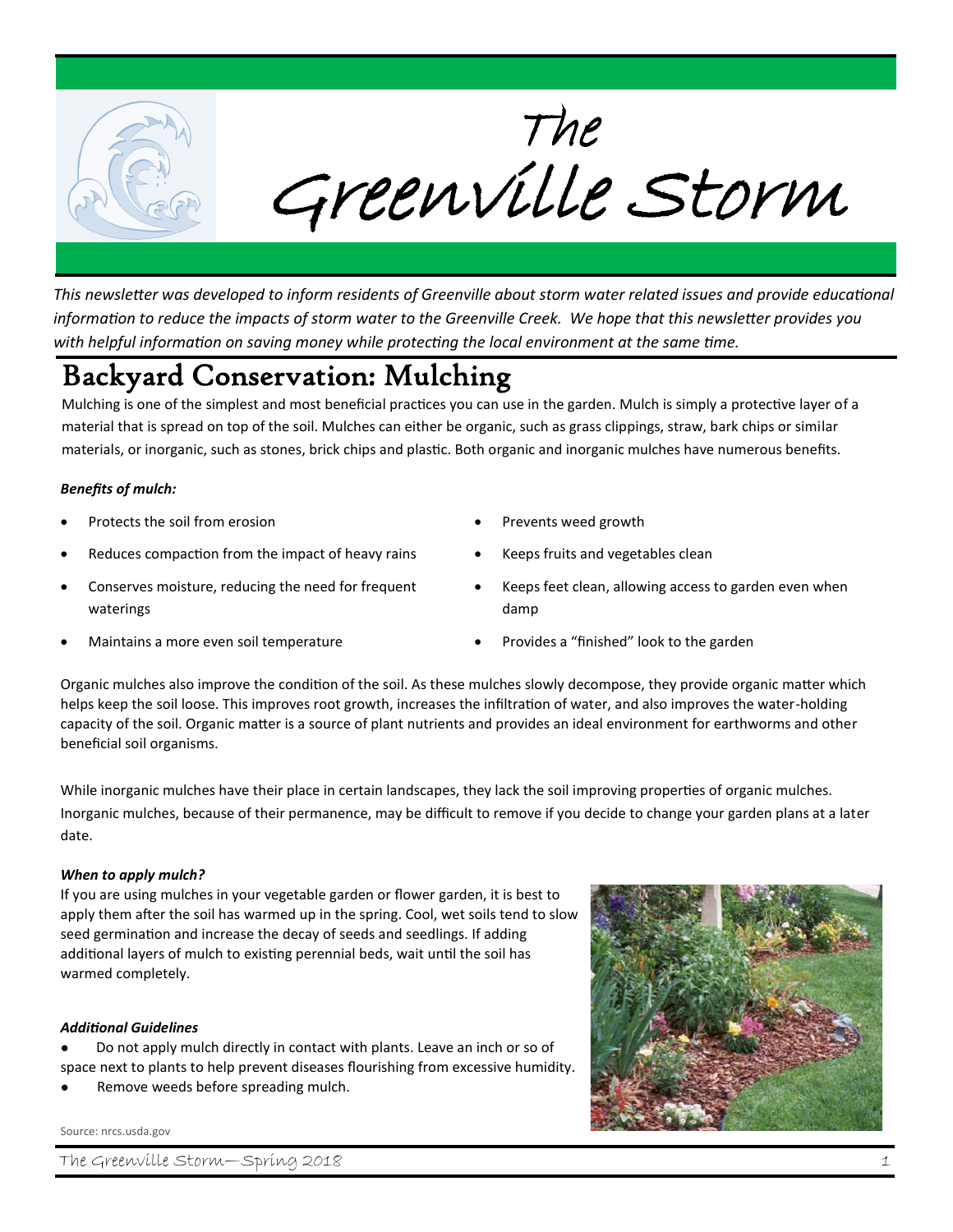# What can you do to help our local streams?

Did you know that the water that flows into storm drains along our streets and curbs flows directly into our streams and rivers

without treatment? Backyard conservation practices not only improve the quality of our streams but can also reduce the potential for flooding. Here are some tips to minimize runoff from your property:

- Install rain barrels to capture roof runoff
- Grow a rain garden with water-tolerant plants to filter runoff
- Wash your car at a commercial car wash
- If washing your car at home, do it in a grassy area with bio-degradable, phosphorus-free soap
- Use a drop pan to catch leaks from your car until you can get them fixed
- Bury pet waste, flush it or bag it and dispose of it in the garbage to eliminate the source of bacterial contamination
- Minimize the use of pesticides and fertilizers on your lawn and follow label instructions



# A Natural Way to Kill Weeds

When looking for a natural alternative to herbicides, try the recipe below to quickly kill weeds. Acetic acid in the vinegar and the salt are good at drawing moisture from the weeds. Dish soap acts as a surfactant, reducing surface tension that can cause the weed -killing spray to bead on the leaves instead of being absorbed by the plant.

Depending on the weed and the season, the results can be speedy and effective. This solution does not penetrate the root system, so multiple treatments will probably be necessary to keep the weeds at bay. Also, sunshine makes a big difference. Keep a spray bottle of this homemade solution to combat weeds that may pop up along walkways, fences or house foundation. Be careful not to spray plants that you want to keep!



**Natural Weed Killer Recipe**

1 gallon white vinegar

1 cup salt

1 tablespoon liquid dish soap

Combine ingredients in a spray bottle and treat weeds at the sunniest time of day for the best results.

## Looking for a way to help pollinators?



The 2018 Annual Tree Seedling sale is a great opportunity to purchase shrubs and trees that help our local pollinators. There are several new species offered this year to encourage pollinator habitats, including arrowwood, American plum and highbush cranberry. Check out our website at www.darkeswcd.com for the order form or stop in the office. Orders will be accepted until March 23rd and pick-up will be April 10th-12th.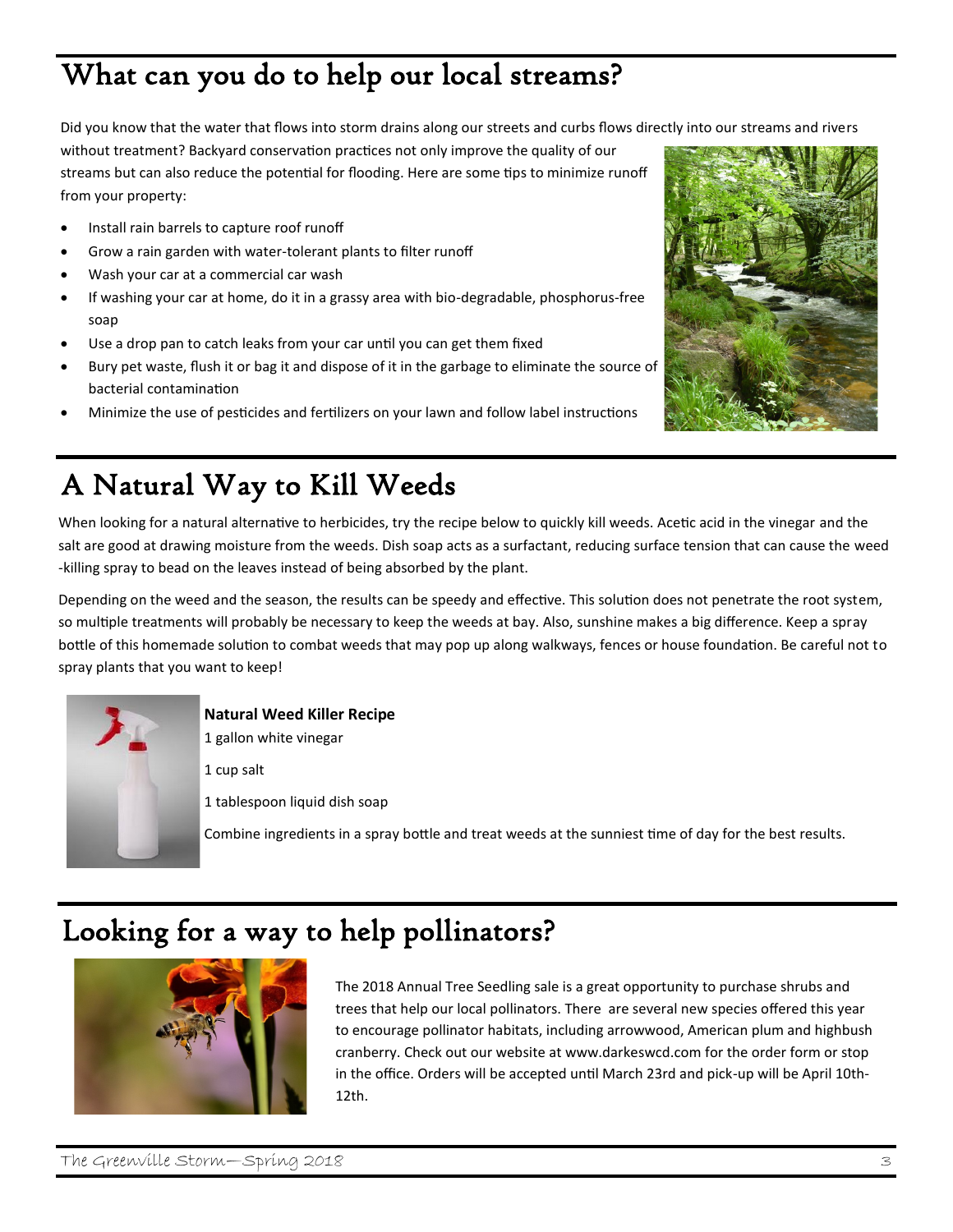## Lawn & Garden Soil Sampling Offered

#### *Why do I need a soil test?*

- 1. Maintaining Proper Soil Fertility– Soil tests take the guesswork out of fertilization and are very cost effective; they eliminate wasteful spending on fertilizer products. Test results and recommendations help protect our environment by discouraging the over-application of plant nutrients.
- 2. Guiding Plant Selection– Some plants will grow in a wide range of soil pH levels, while others require a narrow range of pH. A soil test will determine whether the soil is acidic or alkaline. It is the most cost effective way to match the pH requirements of plants that you select with the pH of the soil in which you are planting.
- 3. Performing Plant Problem Diagnostics– Soil tests are an important tool for learning why plants lack vigor or are showing symptoms of other plant health issues. A soil test may reveal whether the symptom is caused by the lack of an essential nutrient, a problem with the soil pH or both.



Have you ever wanted to pull soil samples from your lawn or garden but not been sure what to do with them? Are you interested in learning how to responsibly improve your lawn's health or your garden's production? If you answered "yes" to either of these questions, then this soil sampling opportunity is for you. Darke SWCD will be a drop off point for your soil samples. Darke SWCD has information on how to properly pull a representative soil sample available online or in the office. Once your sample is pulled, bring it to our office by April 20th before 4:00PM. Your soil sample will be sent to the lab for analysis and results will be back in your hands to make the appropriate adjustments for this year's garden crop, flower bed planting or lawn mowing season. Call us at 937-548-1715, Ext. 3, email jared.coppess@darkeswcd.com or visit our website, www.darkeswcd.com, for more information.

## Responsible fertilizer application begins with understanding what your soil needs!

RIGHT: Example of how to pull a representative soil sample from your lawn or garden area. Pull 12-18 plugs in a zig-zag pattern.



LEFT: A soil probe makes pulling samples easy. Stop by the office to borrow one of ours "free of charge".